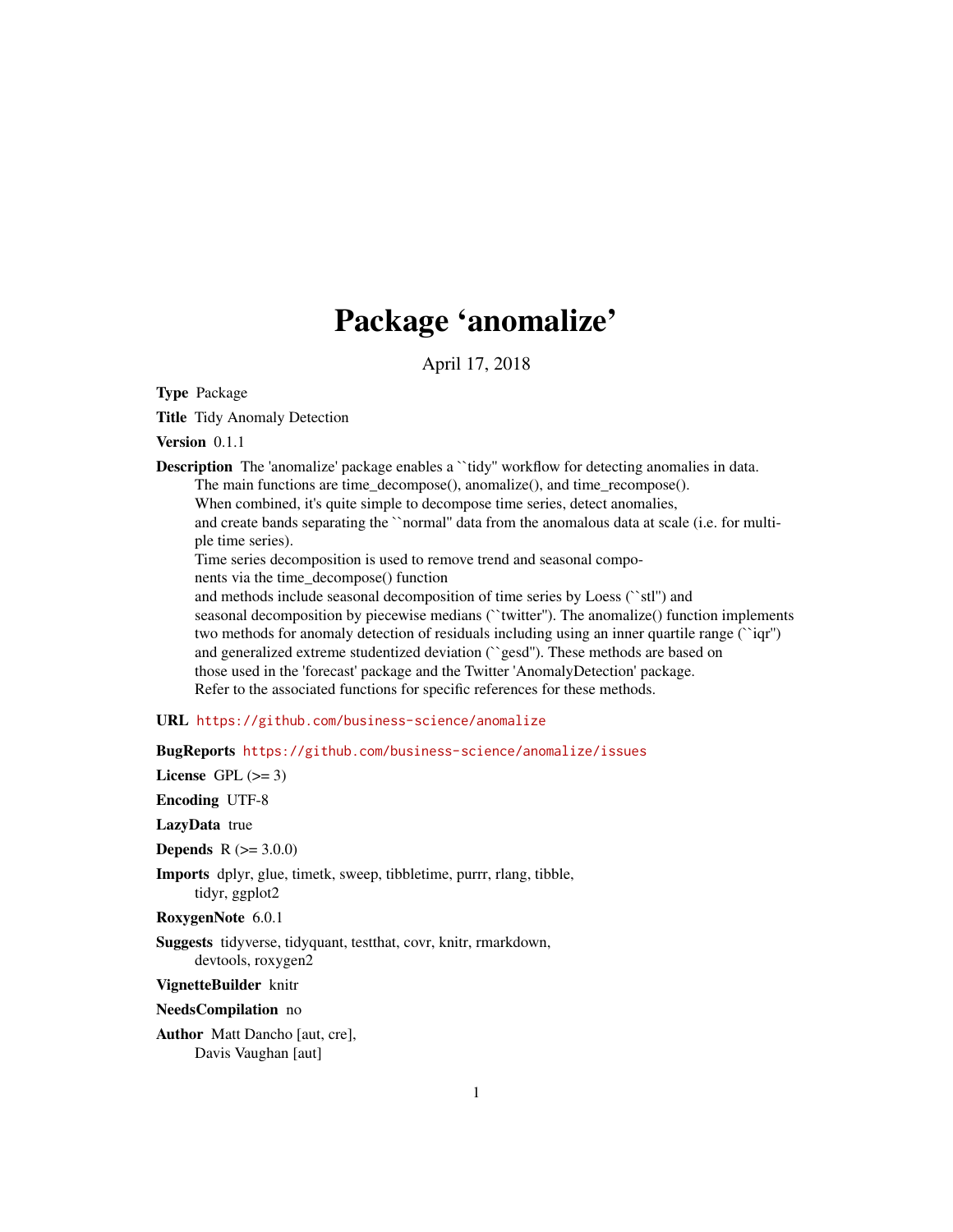<span id="page-1-0"></span>Maintainer Matt Dancho <mdancho@business-science.io> Repository CRAN Date/Publication 2018-04-17 11:51:22 UTC

# R topics documented:

#### $\bf 1$ ndex  $\bf 20$  $\bf 20$

<span id="page-1-1"></span>anomalize *Detect anomalies using the tidyverse*

# Description

Detect anomalies using the tidyverse

# Usage

```
anomalize(data, target, method = c("iqr", "gesd"), alpha = 0.05,max\_anoms = 0.2, verbose = FALSE)
```

| data   | A tibble or tbl_time object.                                                                                                                                                                                                                                 |
|--------|--------------------------------------------------------------------------------------------------------------------------------------------------------------------------------------------------------------------------------------------------------------|
| target | A column to apply the function to                                                                                                                                                                                                                            |
| method | The anomaly detection method. One of "igr" or "gesd". The IQR method is<br>faster at the expense of possibly not being quite as accurate. The GESD method<br>has the best properties for outlier detection, but is loop-based and therefore a bit<br>slower. |
| alpha  | Controls the width of the "normal" range. Lower values are more conservative<br>while higher values are less prone to incorrectly classifying "normal" observa-<br>tions.                                                                                    |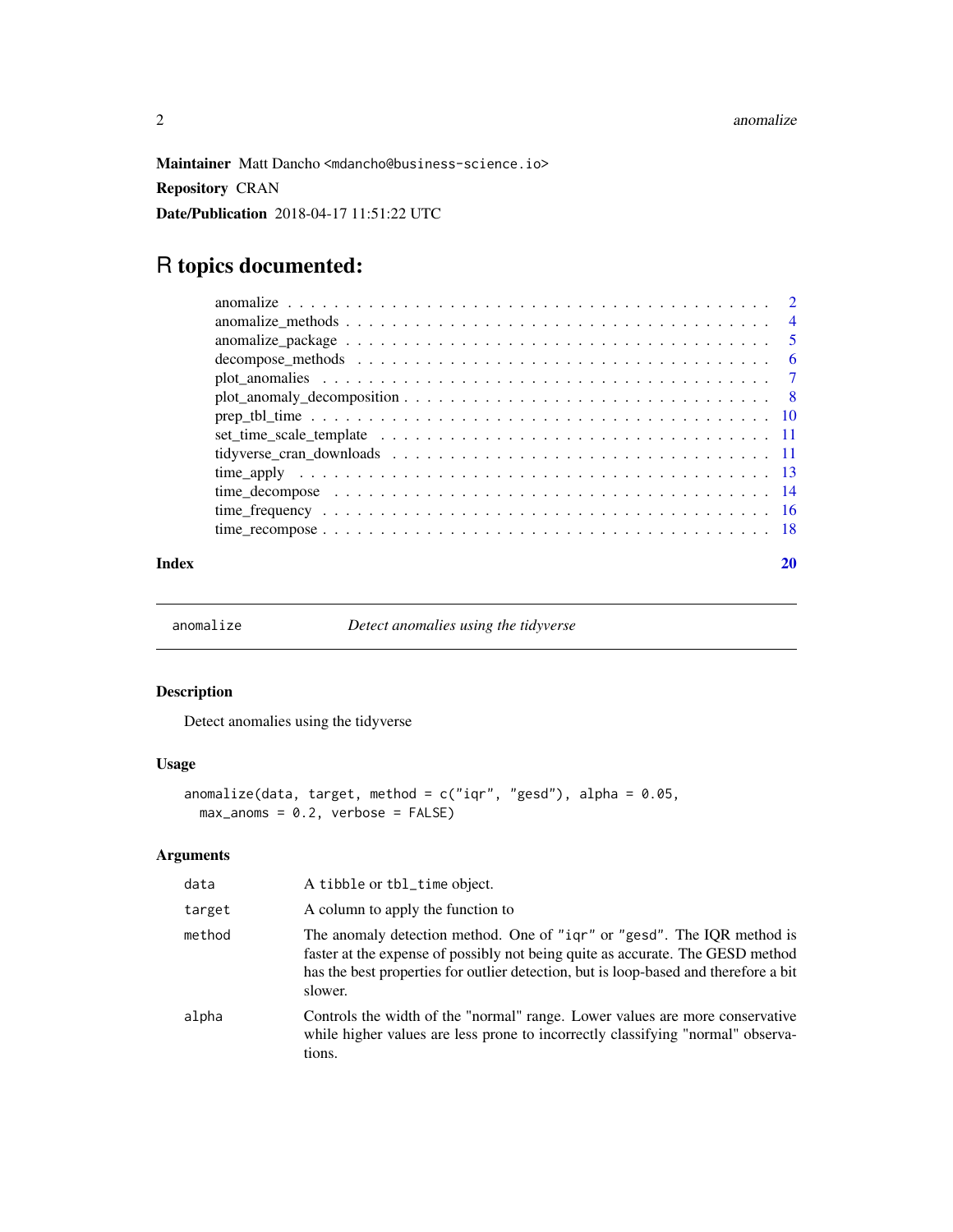<span id="page-2-0"></span>

| max anoms | The maximum percent of anomalies permitted to be identified.                                                                                                     |
|-----------|------------------------------------------------------------------------------------------------------------------------------------------------------------------|
| verbose   | A boolean. If TRUE, will return a list containing useful information about the<br>anomalies. If FALSE, just returns the data expanded with the anomalies and the |
|           | lower $(11)$ and upper $(12)$ bounds.                                                                                                                            |

The anomalize() function is used to detect outliers in a distribution with no trend or seasonality present. The return has three columns: "remainder\_l1" (lower limit for anomalies), "remainder\_l2" (upper limit for anomalies), and "anomaly" (Yes/No).

Use [time\\_decompose\(\)](#page-13-1) to decompose a time series prior to performing anomaly detection with anomalize(). Typically, anomalize() is performed on the "remainder" of the time series decomposition.

For non-time series data (data without trend), the anomalize() function can be used without time series decomposition.

The anomalize() function uses two methods for outlier detection each with benefits.

## IQR:

The IQR Method uses an innerquartile range of 25 the median. With the default alpha =  $0.05$ , the limits are established by expanding the 25/75 baseline by an IQR Factor of 3 (3X). The IQR Factor =  $0.15$  / alpha (hense 3X with alpha = 0.05). To increase the IQR Factor controling the limits, decrease the alpha, which makes it more difficult to be an outlier. Increase alpha to make it easier to be an outlier.

The IQR method is used in [forecast::tsoutliers\(\).](https://github.com/robjhyndman/forecast)

#### GESD:

The GESD Method (Generlized Extreme Studentized Deviate Test) progressively eliminates outliers using a Student's T-Test comparing the test statistic to a critical value. Each time an outlier is removed, the test statistic is updated. Once test statistic drops below the critical value, all outliers are considered removed. Because this method involves continuous updating via a loop, it is slower than the IQR method. However, it tends to be the best performing method for outlier removal.

The GESD method is used in [AnomalyDection::AnomalyDetectionTs\(\).](https://github.com/twitter/AnomalyDetection)

#### Value

Returns a tibble / tbl\_time object or list depending on the value of verbose.

#### References

- 1. [How to correct outliers once detected for time series data forecasting? Cross Validated,](https://stats.stackexchange.com/questions/69874/how-to-correct-outliers-once-detected-for-time-series-data-forecasting) [https://stats.stackexchange.com](https://stats.stackexchange.com/questions/69874/how-to-correct-outliers-once-detected-for-time-series-data-forecasting)
- 2. [Cross Validated: Simple algorithm for online outlier detection of a generic time series. Cross](https://stats.stackexchange.com/questions/1142/simple-algorithm-for-online-outlier-detection-of-a-generic-time-series?) [Validated, https://stats.stackexchange.com](https://stats.stackexchange.com/questions/1142/simple-algorithm-for-online-outlier-detection-of-a-generic-time-series?)
- 3. [Owen S. Vallis, Jordan Hochenbaum and Arun Kejariwal \(2014\).A Novel Technique for Long-](https://www.usenix.org/system/files/conference/hotcloud14/hotcloud14-vallis.pdf)[Term Anomaly Detection in the Cloud. Twitter Inc.](https://www.usenix.org/system/files/conference/hotcloud14/hotcloud14-vallis.pdf)
- 4. [Owen S. Vallis, Jordan Hochenbaum and Arun Kejariwal \(2014\). AnomalyDetection: Anomaly](https://github.com/twitter/AnomalyDetection) [Detection UsingSeasonal Hybrid Extreme Studentized Deviate Test. R package version 1.0.](https://github.com/twitter/AnomalyDetection)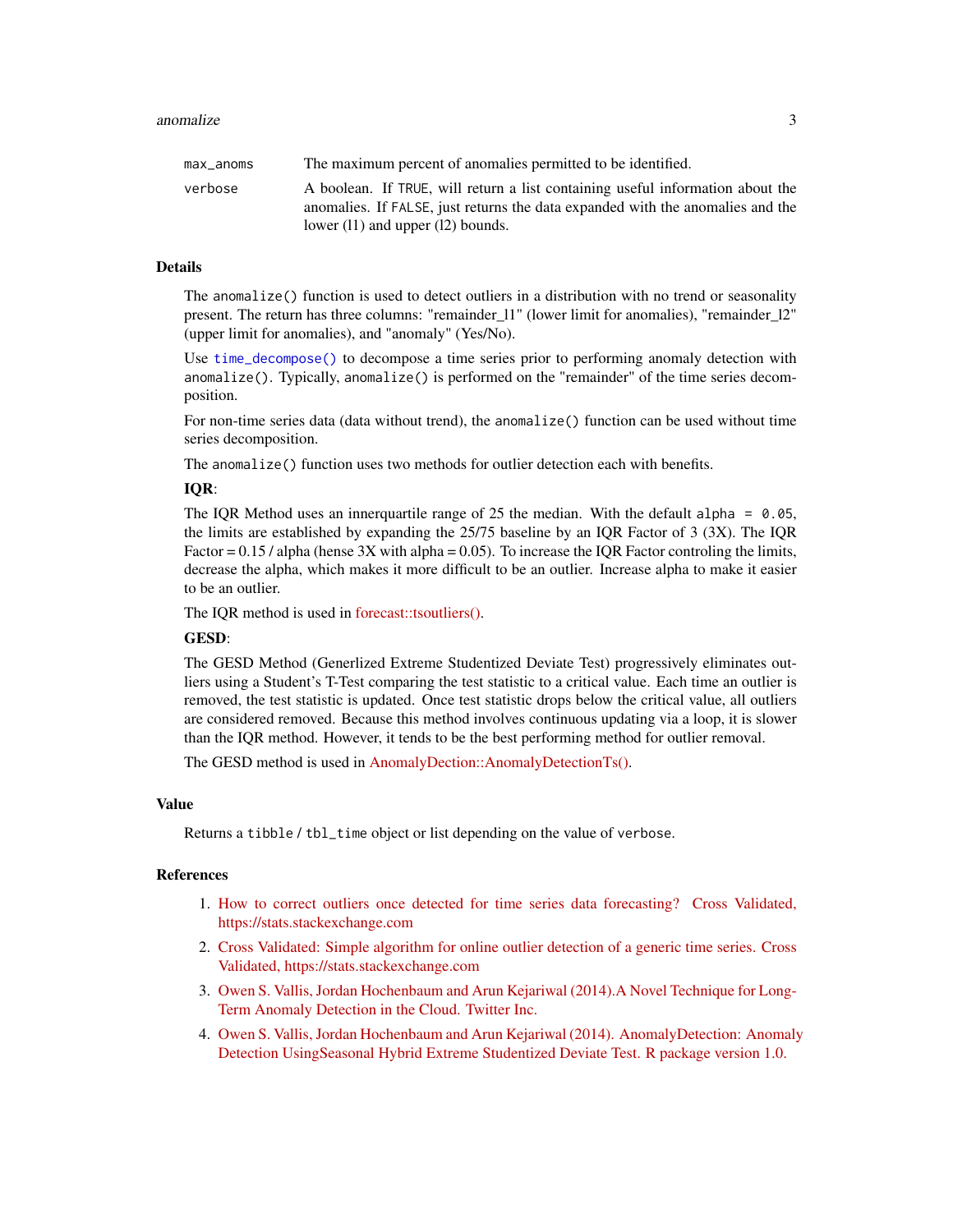<span id="page-3-0"></span>5. [Alex T.C. Lau \(November/December 2015\). GESD - A Robust and Effective Technique for](https://www.astm.org/standardization-news/images/nd15/nd15_datapoints.pdf) [Dealing with Multiple Outliers. ASTM Standardization News. www.astm.org/sn](https://www.astm.org/standardization-news/images/nd15/nd15_datapoints.pdf)

#### See Also

Anomaly Detection Methods (Powers anomalize)

- $iqr()$
- [gesd\(\)](#page-3-1)

Time Series Anomaly Detection Functions (anomaly detection workflow):

- [time\\_decompose\(\)](#page-13-1)
- [time\\_recompose\(\)](#page-17-1)

#### Examples

library(dplyr)

```
# Needed to pass CRAN check / This is loaded by default
set_time_scale_template(time_scale_template())
```
data(tidyverse\_cran\_downloads)

```
tidyverse_cran_downloads %>%
   time_decompose(count, method = "stl") %>%
    anomalize(remainder, method = "iqr")
```
anomalize\_methods *Methods that power anomalize()*

# <span id="page-3-1"></span>Description

Methods that power anomalize()

#### Usage

```
iqr(x, alpha = 0.05, max_{anoms} = 0.2, verbose = FALSE)\text{gesd}(x, \text{ alpha} = 0.05, \text{ max} = 0.2, \text{ verbose} = \text{FALSE})
```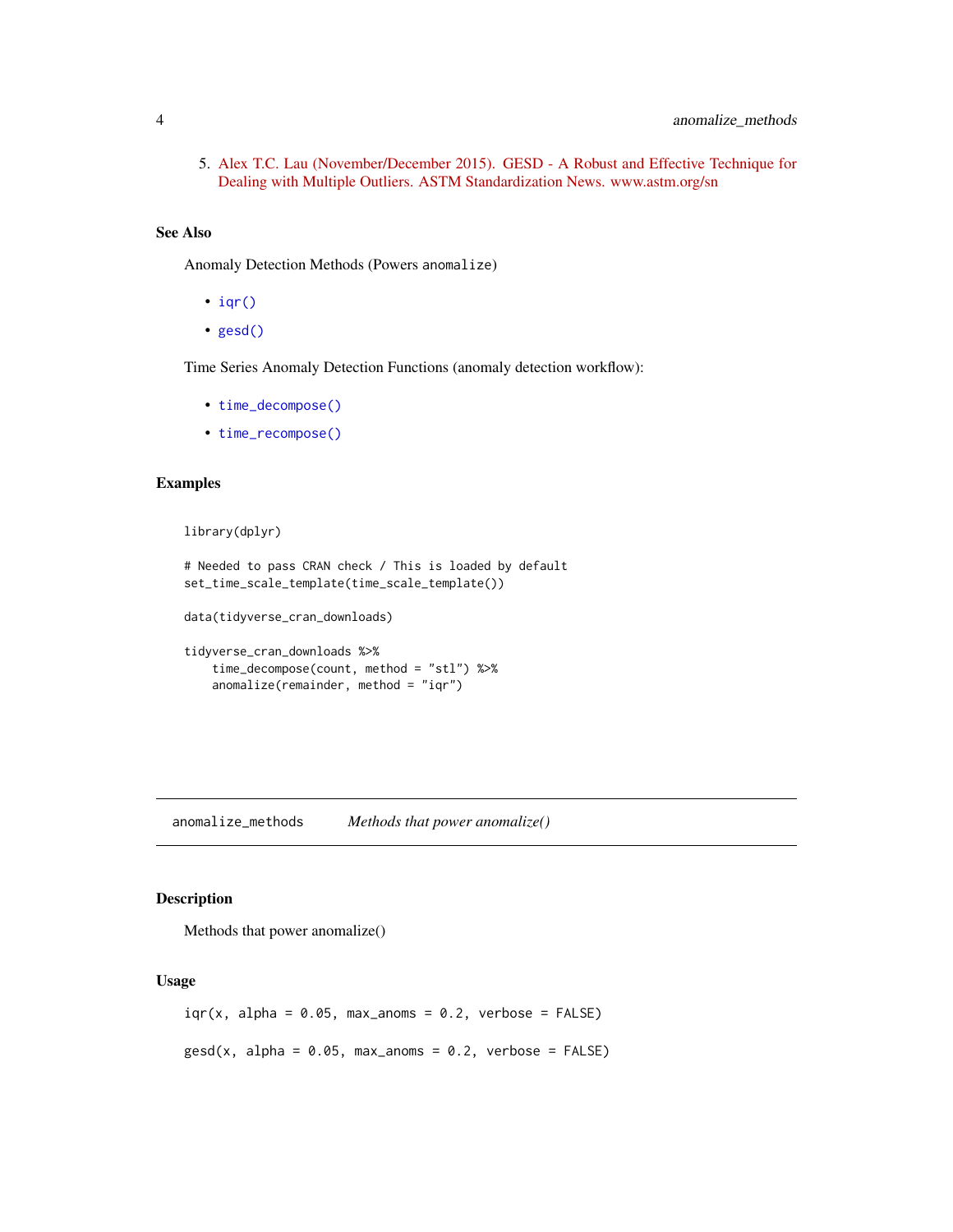#### <span id="page-4-0"></span>Arguments

| $\mathsf{x}$ | A vector of numeric data.                                                                                                                                                 |
|--------------|---------------------------------------------------------------------------------------------------------------------------------------------------------------------------|
| alpha        | Controls the width of the "normal" range. Lower values are more conservative<br>while higher values are less prone to incorrectly classifying "normal" observa-<br>tions. |
| $max_$ anoms | The maximum percent of anomalies permitted to be identified.                                                                                                              |
| verbose      | A boolean. If TRUE, will return a list containing useful information about the<br>anomalies. If FALSE, just returns a vector of "Yes" / "No" values.                      |

#### Value

Returns character vector or list depending on the value of verbose.

#### References

- The IQR method is used in [forecast::tsoutliers\(\)](https://github.com/robjhyndman/forecast/blob/master/R/clean.R)
- The GESD method is used in Twitter's [AnomalyDetection](https://github.com/twitter/AnomalyDetection) package and is also available as a function in [@raunakms's GESD method](https://github.com/raunakms/GESD/blob/master/runGESD.R)

#### See Also

[anomalize\(\)](#page-1-1)

## Examples

```
set.seed(100)
x < - rnorm(100)
idx_outliers <- sample(100, size = 5)
x[idx_outliers] <- x[idx_outliers] + 10
iqr(x, alpha = 0.05, max\_anoms = 0.2)iqr(x, alpha = 0.05, max_ann = 0.2, verbose = TRUE)\text{gesd}(x, \text{ alpha} = 0.05, \text{ max}_anoms = 0.2)
\text{gsd}(x, \text{ alpha} = 0.05, \text{ max} = 0.2, \text{ verbose} = \text{TRUE})
```
anomalize\_package *anomalize: Tidy anomaly detection*

## Description

anomalize: Tidy anomaly detection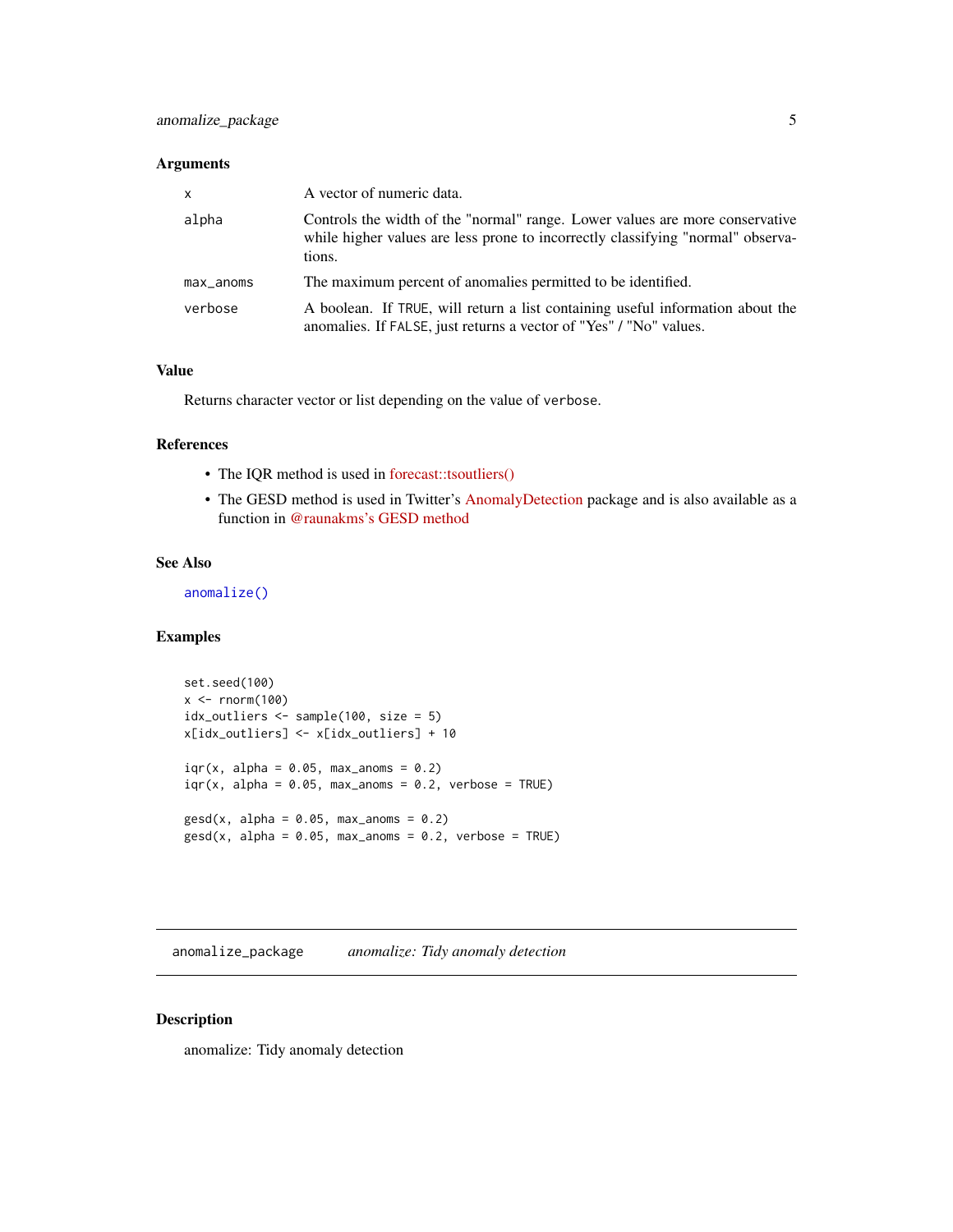<span id="page-5-0"></span>The 'anomalize' package enables a "tidy" workflow for detecting anomalies in data. The main functions are time\_decompose(), anomalize(), and time\_recompose(). When combined, it's quite simple to decompose time series, detect anomalies, and create bands separating the "normal" data from the anomalous data at scale (i.e. for multiple time series). Time series decomposition is used to remove trend and seasonal components via the time\_decompose() function and methods include seasonal decomposition of time series by Loess and seasonal decomposition by piecewise medians. The anomalize() function implements two methods for anomaly detection of residuals including using an inner quartile range and generalized extreme studentized deviation. These methods are based on those used in the forecast package and the Twitter AnomalyDetection package. Refer to the associated functions for specific references for these methods.

To learn more about anomalize, start with the vignettes: browseVignettes(package = "anomalize")

decompose\_methods *Methods that power time\_decompose()*

#### <span id="page-5-1"></span>**Description**

Methods that power time\_decompose()

#### Usage

```
decompose_twitter(data, target, frequency = "auto", trend = "auto",
 message = TRUE)
decompose_stl(data, target, frequency = "auto", trend = "auto",
```

```
message = TRUE)
```
#### Arguments

| data      | A tibble or tbl_time object.                                                                                                                                                                                                                                                  |
|-----------|-------------------------------------------------------------------------------------------------------------------------------------------------------------------------------------------------------------------------------------------------------------------------------|
| target    | A column to apply the function to                                                                                                                                                                                                                                             |
| frequency | Controls the seasonal adjustment (removal of seasonality). Input can be either<br>"auto", a time-based definition (e.g. "2 weeks"), or a numeric number of obser-<br>vations per frequency (e.g. 10). Refer to time_frequency().                                              |
| trend     | Controls the trend component For stl, the trend controls the sensitivity of the<br>lowess smoother, which is used to remove the remainder. For twitter, the trend<br>controls the period width of the median, which are used to remove the trend and<br>center the remainder. |
| message   | A boolean. If TRUE, will output information related to tbl_time conversions,<br>frequencies, and trend / median spans (if applicable).                                                                                                                                        |

#### Value

A tbl\_time object containing the time series decomposition.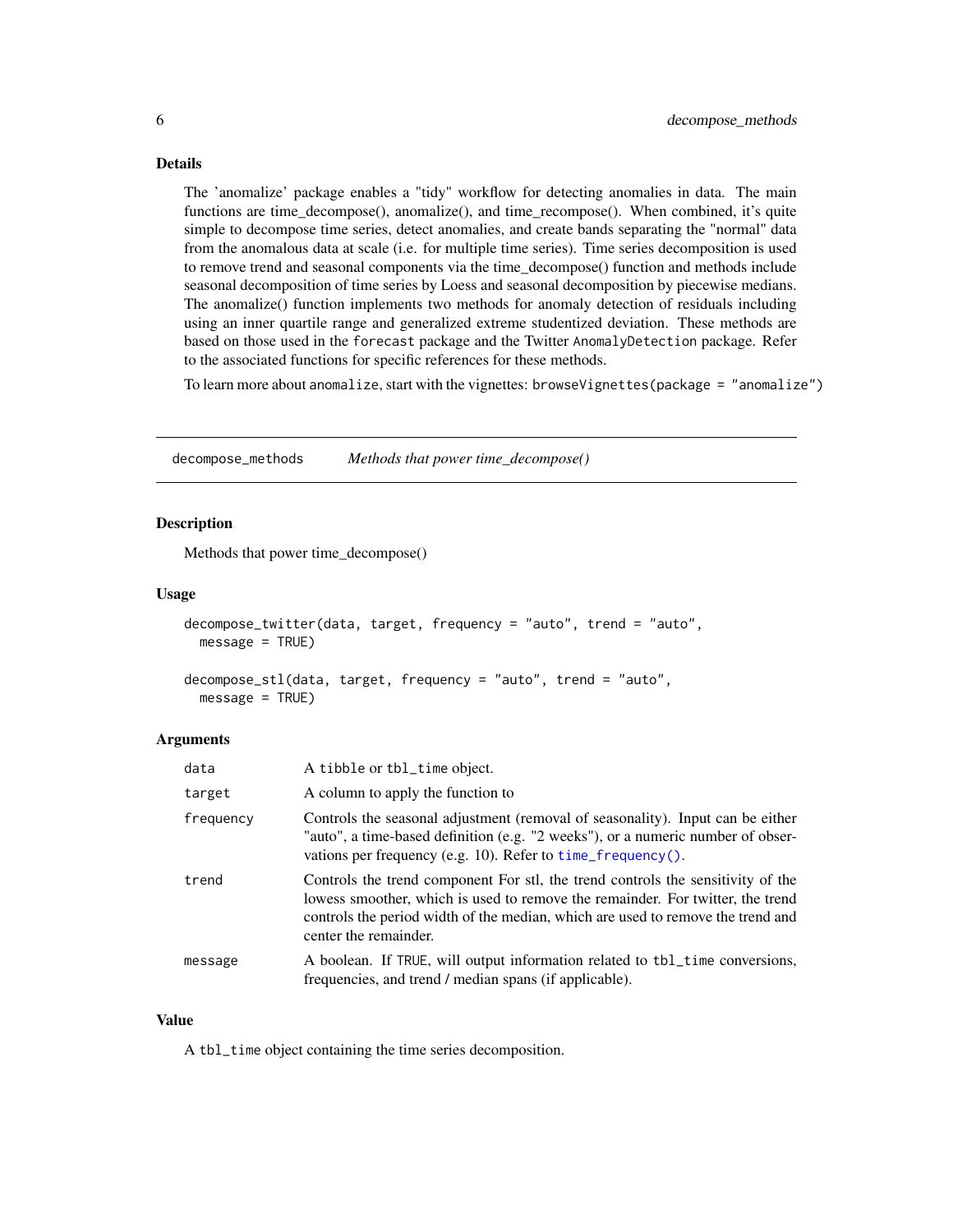# <span id="page-6-0"></span>plot\_anomalies 7

# References

• The "twitter" method is used in Twitter's [AnomalyDetection package](https://github.com/twitter/AnomalyDetection)

#### See Also

[time\\_decompose\(\)](#page-13-1)

# Examples

```
library(dplyr)
```

```
tidyverse_cran_downloads %>%
   ungroup() %>%
   filter(package == "tidyquant") %>%
   decompose_stl(count)
```
<span id="page-6-1"></span>plot\_anomalies *Visualize the anomalies in one or multiple time series*

### Description

Visualize the anomalies in one or multiple time series

#### Usage

```
plot_anomalies(data, time_recomposed = FALSE, ncol = 1,
  color_no = "#2c3e50", color_yes = "#e31a1c", fill_ribbon = "grey70",
  alpha\_dots = 1, alpha\_circles = 1, alpha\_ribbon = 1, size\_dots = 1.5,
  size_circles = 4)
```

| data            | A tibble or tbl_time object.                                                                                              |  |
|-----------------|---------------------------------------------------------------------------------------------------------------------------|--|
| time_recomposed |                                                                                                                           |  |
|                 | A boolean. If TRUE, will use the time_recompose() bands to place bands as<br>approximate limits around the "normal" data. |  |
| ncol            | Number of columns to display. Set to 1 for single column by default.                                                      |  |
| color_no        | Color for non-anomalous data.                                                                                             |  |
| color_yes       | Color for anomalous data.                                                                                                 |  |
| fill_ribbon     | Fill color for the time_recomposed ribbon.                                                                                |  |
| alpha_dots      | Controls the transparency of the dots. Reduce when too many dots on the screen.                                           |  |
| alpha_circles   | Controls the transparency of the circles that identify anomalies.                                                         |  |
| alpha_ribbon    | Controls the transparency of the time_recomposed ribbon.                                                                  |  |
| size_dots       | Controls the size of the dots.                                                                                            |  |
| size circles    | Controls the size of the circles that identify anomalies.                                                                 |  |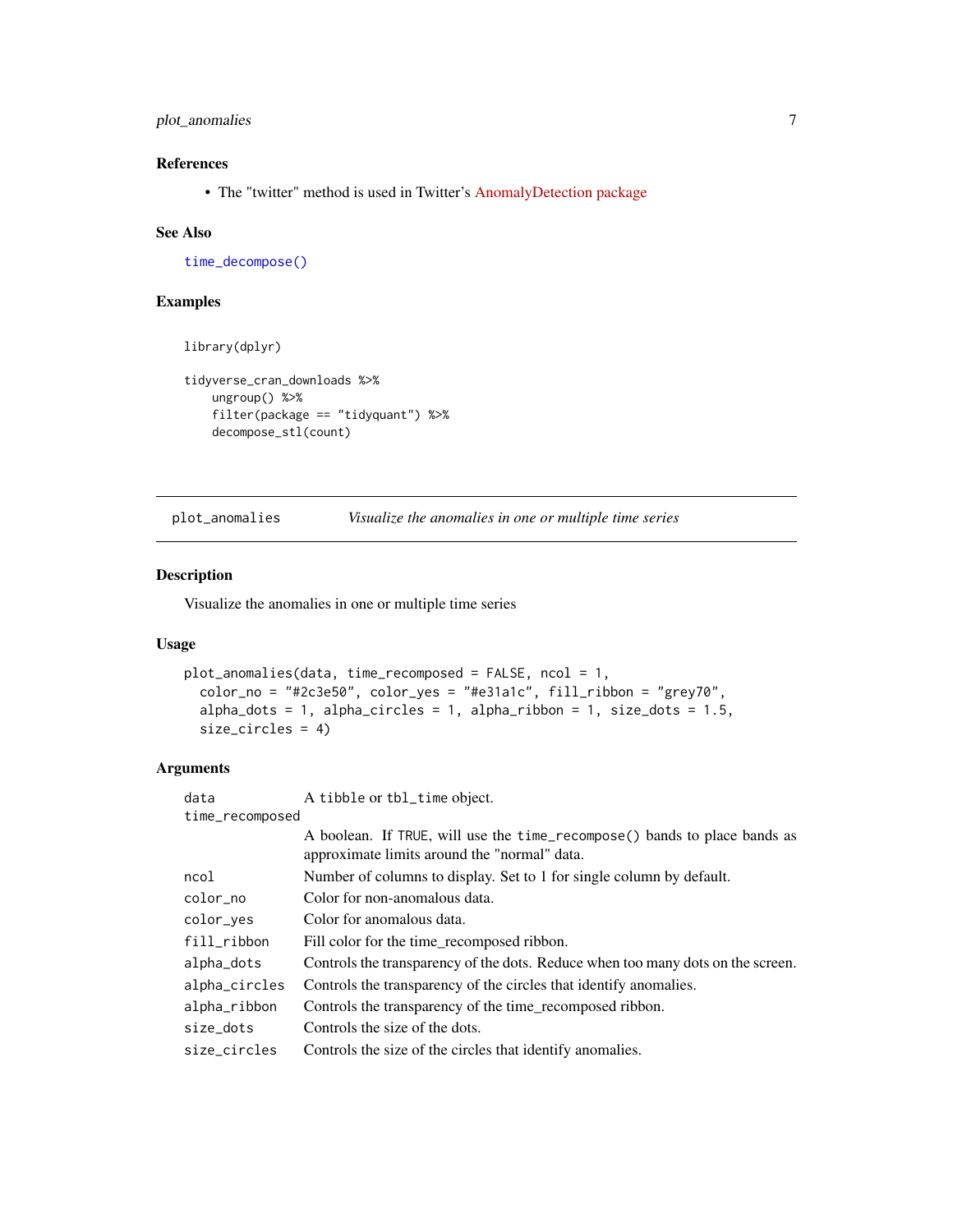<span id="page-7-0"></span>Plotting function for visualizing anomalies on one or more time series. Multiple time series must be grouped using dplyr::group\_by().

#### Value

Returns a ggplot object.

# See Also

[plot\\_anomaly\\_decomposition\(\)](#page-7-1)

#### Examples

```
library(dplyr)
library(ggplot2)
data(tidyverse_cran_downloads)
#### SINGLE TIME SERIES ####
tidyverse_cran_downloads %>%
   filter(package == "tidyquant") %>%
   ungroup() %>%
   time_decompose(count, method = "stl") %>%
   anomalize(remainder, method = "iqr") %>%
    time_recompose() %>%
   plot_anomalies(time_recomposed = TRUE)
#### MULTIPLE TIME SERIES ####
tidyverse_cran_downloads %>%
    time_decompose(count, method = "stl") %>%
```

```
anomalize(remainder, method = "iqr") %>%
time_recompose() %>%
plot_anomalies(time_recomposed = TRUE, ncol = 3)
```
<span id="page-7-1"></span>plot\_anomaly\_decomposition *Visualize the time series decomposition with anomalies shown*

# Description

Visualize the time series decomposition with anomalies shown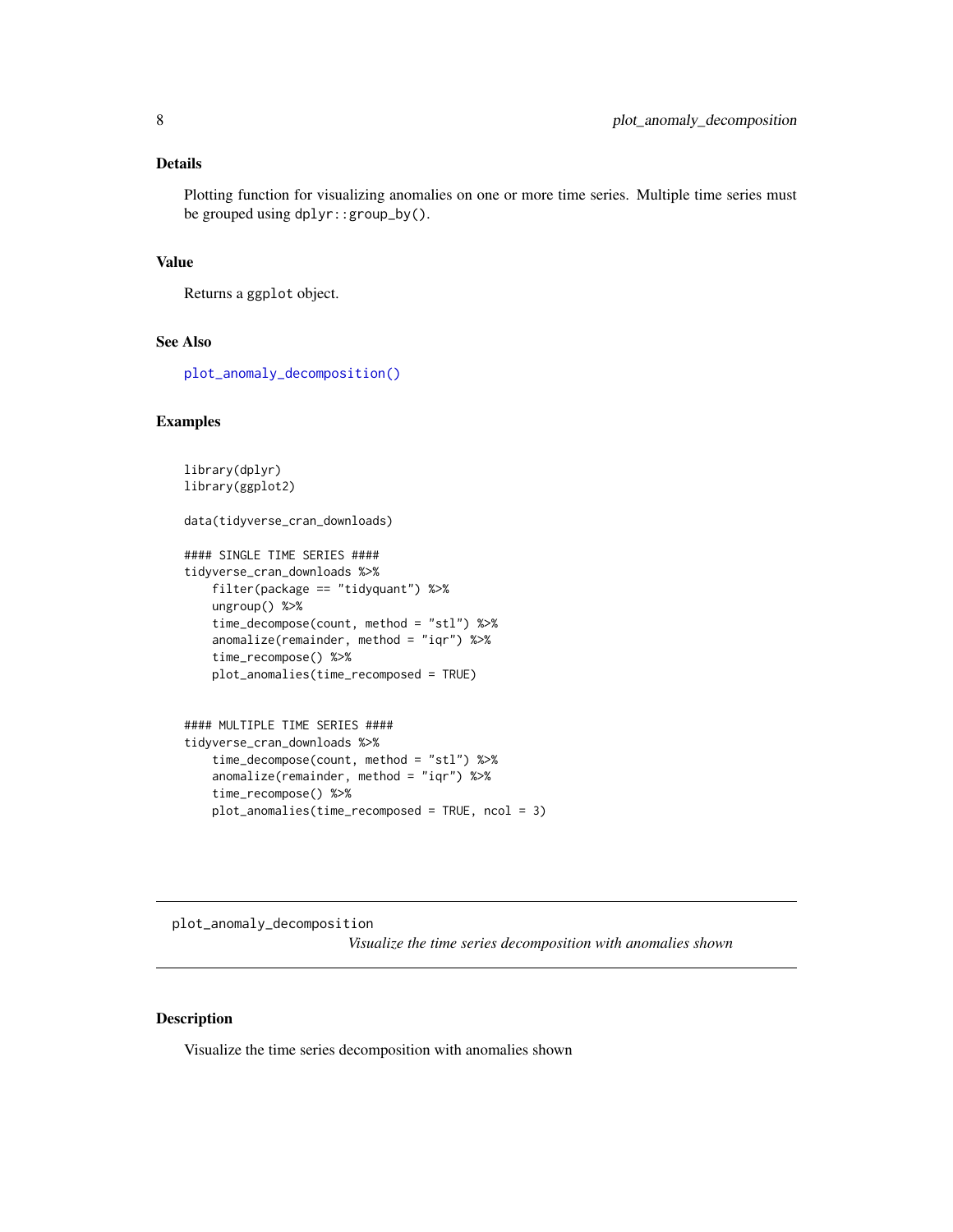#### <span id="page-8-0"></span>Usage

```
plot_anomaly_decomposition(data, ncol = 1, color_no = "#2c3e50",
  color_yes = "#e31a1c", alpha_dots = 1, alpha_circles = 1,
  size_dots = 1.5, size_circles = 4, strip.position = "right")
```
#### Arguments

| data          | A tibble or tbl_time object.                                                                      |
|---------------|---------------------------------------------------------------------------------------------------|
| ncol          | Number of columns to display. Set to 1 for single column by default.                              |
| color_no      | Color for non-anomalous data.                                                                     |
| color_yes     | Color for anomalous data.                                                                         |
| alpha_dots    | Controls the transparency of the dots. Reduce when too many dots on the screen.                   |
| alpha_circles | Controls the transparency of the circles that identify anomalies.                                 |
| size_dots     | Controls the size of the dots.                                                                    |
| size_circles  | Controls the size of the circles that identify anomalies.                                         |
|               | strip, position Controls the placement of the strip that identifies the time series decomposition |
|               | components.                                                                                       |

# Details

The first step in reviewing the anomaly detection process is to evaluate a single times series to observe how the algorithm is selecting anomalies. The plot\_anomaly\_decomposition() function is used to gain an understanding as to whether or not the method is detecting anomalies correctly and whether or not parameters such as decomposition method, anomalize method, alpha, frequency, and so on should be adjusted.

## Value

Returns a ggplot object.

#### See Also

[plot\\_anomalies\(\)](#page-6-1)

#### Examples

```
library(dplyr)
library(ggplot2)
```
data(tidyverse\_cran\_downloads)

```
tidyverse_cran_downloads %>%
    filter(package == "tidyquant") %>%
   ungroup() %>%
    time_decompose(count, method = "stl") %>%
    anomalize(remainder, method = "iqr") %>%
   plot_anomaly_decomposition()
```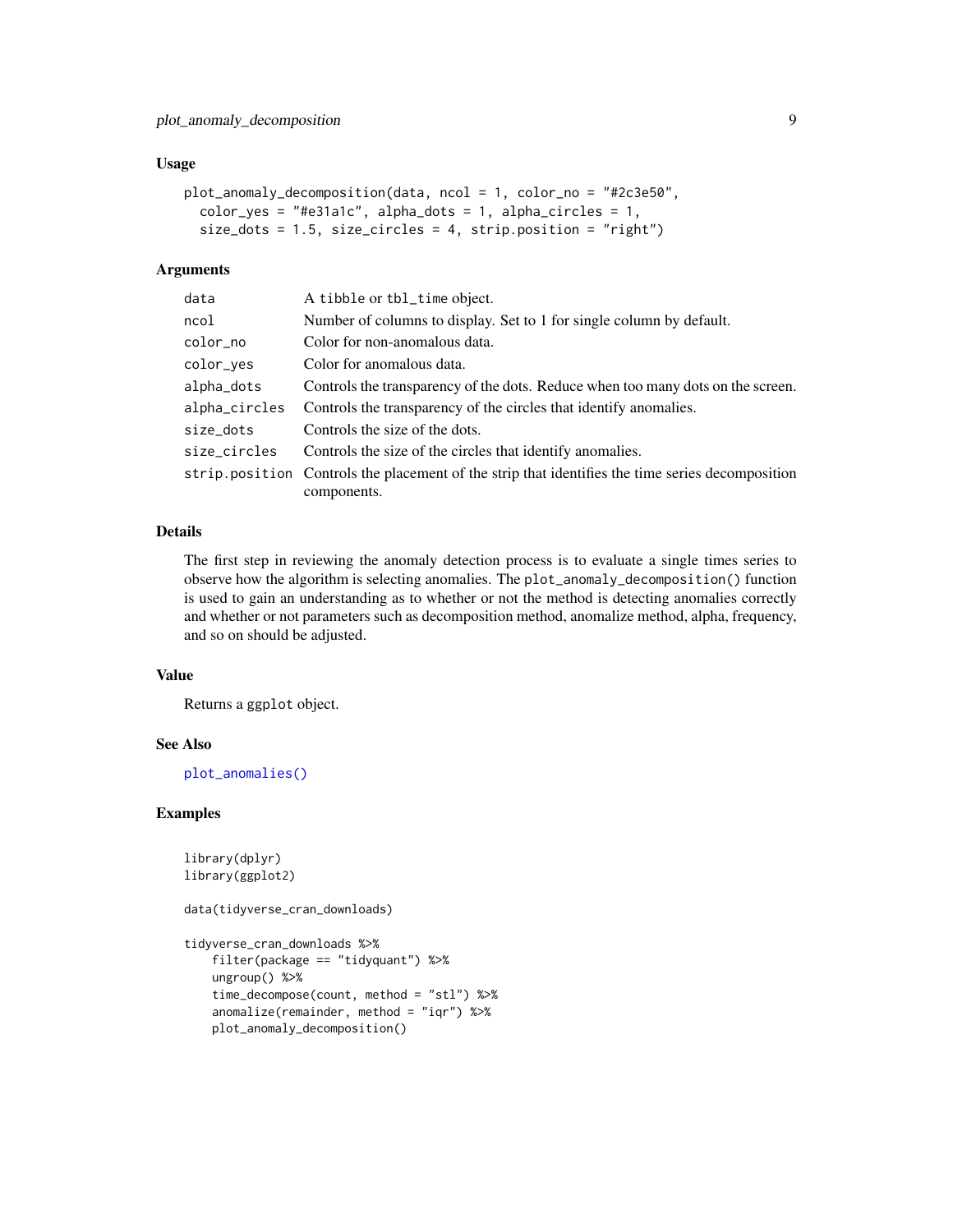<span id="page-9-0"></span>

# Description

Automatically create tibbletime objects from tibbles

#### Usage

```
prep_tbl_time(data, message = FALSE)
```
# Arguments

| data    | A tibble.                                                                                                                               |
|---------|-----------------------------------------------------------------------------------------------------------------------------------------|
| message | A boolean. If TRUE, returns a message indicating any conversion details impor-<br>tant to know during the conversion to tbl_time class. |

### Details

Detects a date or datetime index column and automatically

# Value

Returns a tibbletime object of class tbl\_time.

# Examples

```
library(dplyr)
library(tibbletime)
data_tbl <- tibble(
    date = seq.Date(from = as.Date("2018-01-01"), by = "day", length.out = 10),
    value = rnorm(10)
    \mathcal{L}prep_tbl_time(data_tbl)
```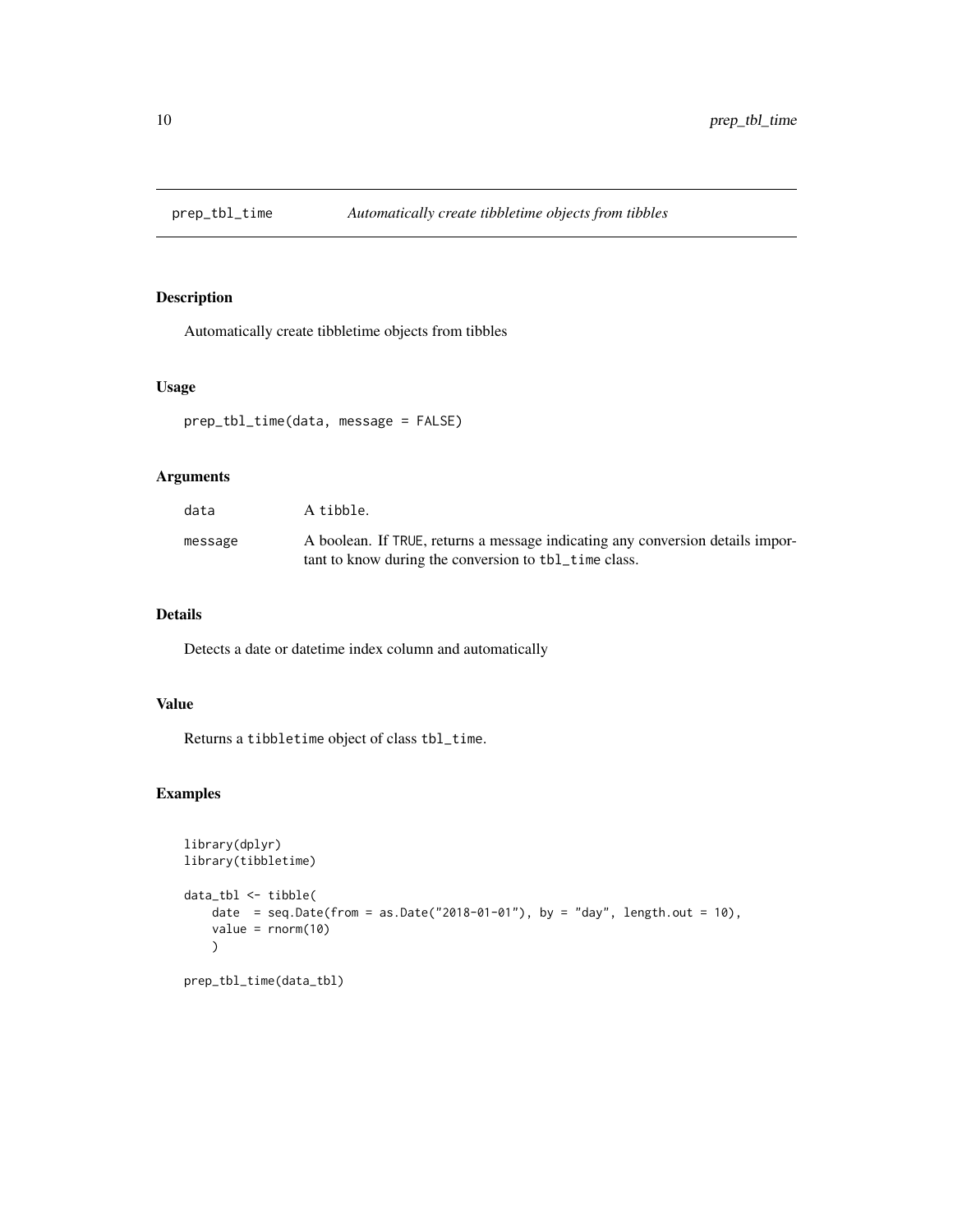<span id="page-10-0"></span>set\_time\_scale\_template

*Get and modify time scale template*

# Description

Get and modify time scale template

#### Usage

set\_time\_scale\_template(data)

get\_time\_scale\_template()

time\_scale\_template()

# Arguments

data A tibble with a "time\_scale", "frequency", and "trend" columns.

#### Details

Used to get and set the time scale template, which is used by time\_frequency() and time\_trend() when period = "auto".

# See Also

[time\\_frequency\(\)](#page-15-1), [time\\_trend\(\)](#page-15-2)

#### Examples

get\_time\_scale\_template()

set\_time\_scale\_template(time\_scale\_template())

tidyverse\_cran\_downloads

*Downloads of various "tidyverse" packages from CRAN*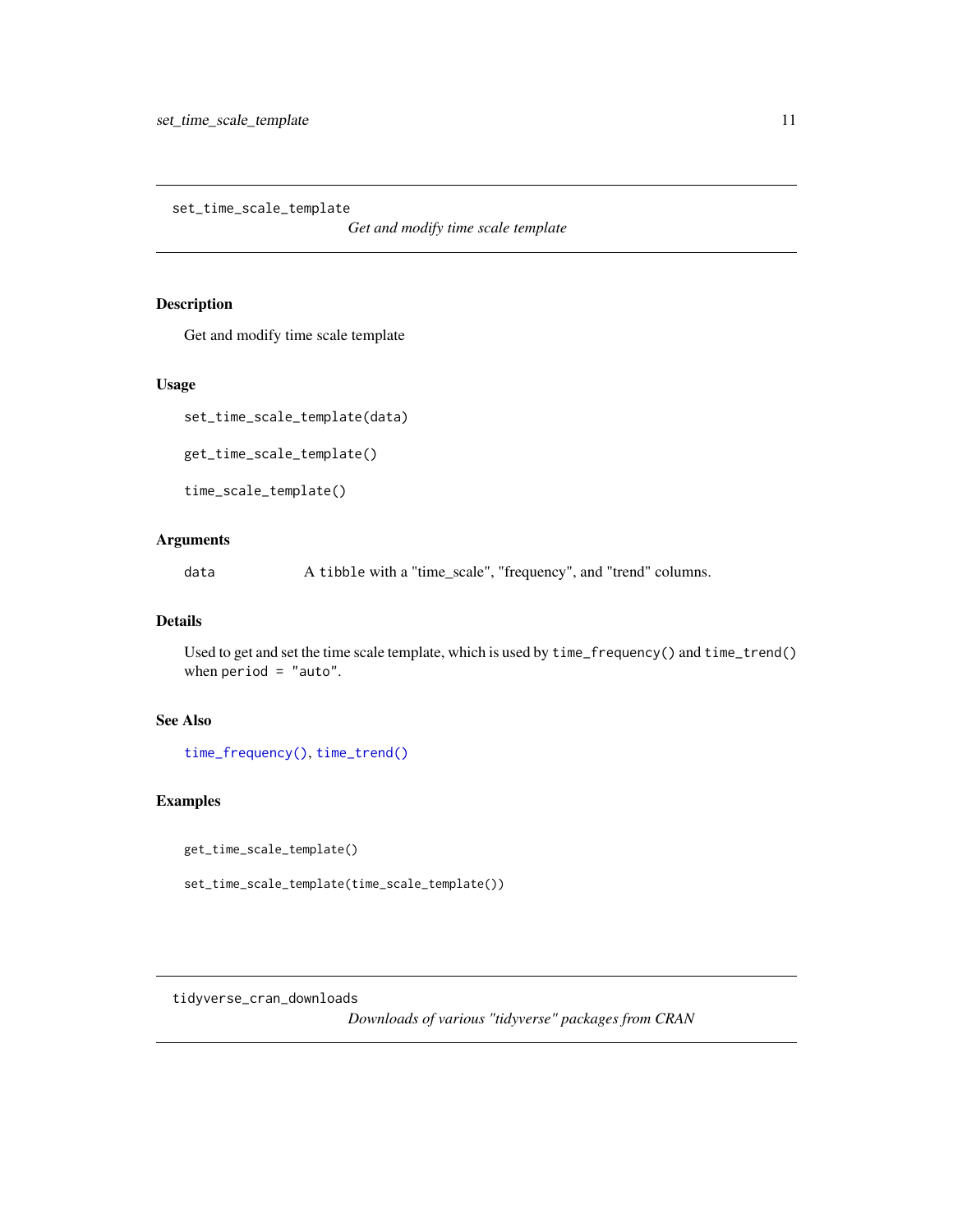# Description

A dataset containing the daily download counts from 2017-01-01 to 2018-03-01 for the following tidyverse packages:

- tidyr
- lubridate
- dplyr
- broom
- tidyquant
- tidytext
- ggplot2
- purrr
- stringr
- forcats
- knitr
- readr
- tibble
- tidyverse

# Usage

tidyverse\_cran\_downloads

# Format

A grouped\_tbl\_time object with 6,375 rows and 3 variables:

date Date of the daily observation

count Number of downloads that day

package The package corresponding to the daily download number

#### Source

The package downloads come from CRAN by way of the cranlogs package.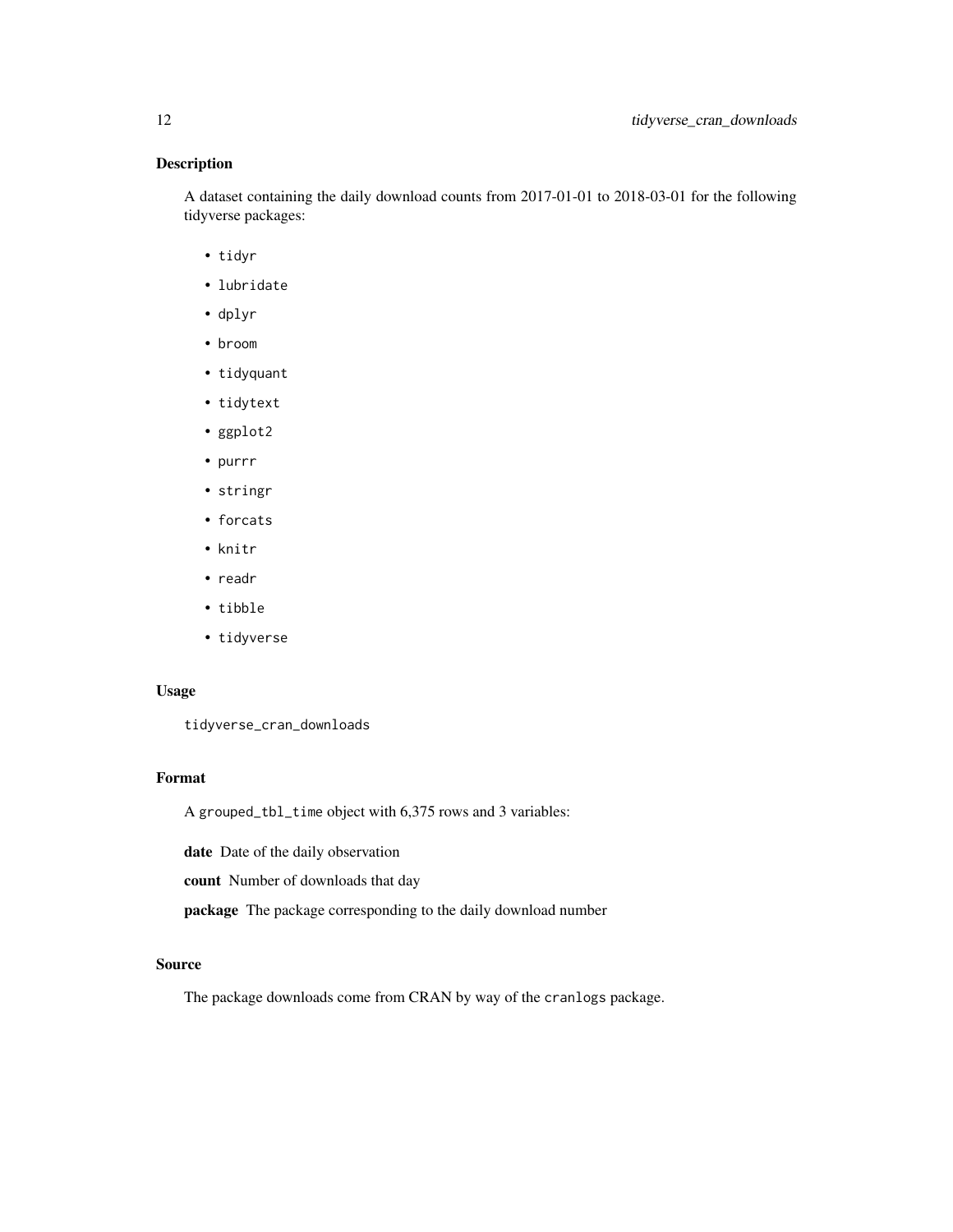<span id="page-12-0"></span>

# Description

Apply a function to a time series by period

# Usage

```
time_apply(data, target, period, .fun, ..., start_date = NULL, side = "end",
 clean = FALSE, message = TRUE)
```
# Arguments

| data       | A tibble with a date or date time index.                                                                                                                                         |
|------------|----------------------------------------------------------------------------------------------------------------------------------------------------------------------------------|
| target     | A column to apply the function to                                                                                                                                                |
| period     | A time-based definition (e.g. "2 weeks"), or a numeric number of observations<br>per frequency (e.g. 10). See tibbletime::collapse_by() for period notation.                     |
| . fun      | A function to apply (e.g. median)                                                                                                                                                |
| .          | Additional parameters passed to the function, . fun                                                                                                                              |
| start_date | Optional argument used to specify the start date for the first group. The default<br>is to start at the closest period boundary below the minimum date in the supplied<br>index. |
| side       | Whether to return the date at the beginning or the end of the new period. By<br>default, the "end" of the period. Use "start" to change to the start of the period.              |
| clean      | Whether or not to round the collapsed index up / down to the next period bound-<br>ary. The decision to round up / down is controlled by the side argument.                      |
| message    | A boolean. If message = TRUE, the frequency used is output along with the<br>units in the scale of the data.                                                                     |

#### Details

Uses a time-based period to apply functions to. This is useful in circumstances where you want to compare the observation values to aggregated values such as mean() or median() during a set time-based period. The returned output extends the length of the data frame so the differences can easily be computed.

### Value

Returns a tibbletime object of class tbl\_time.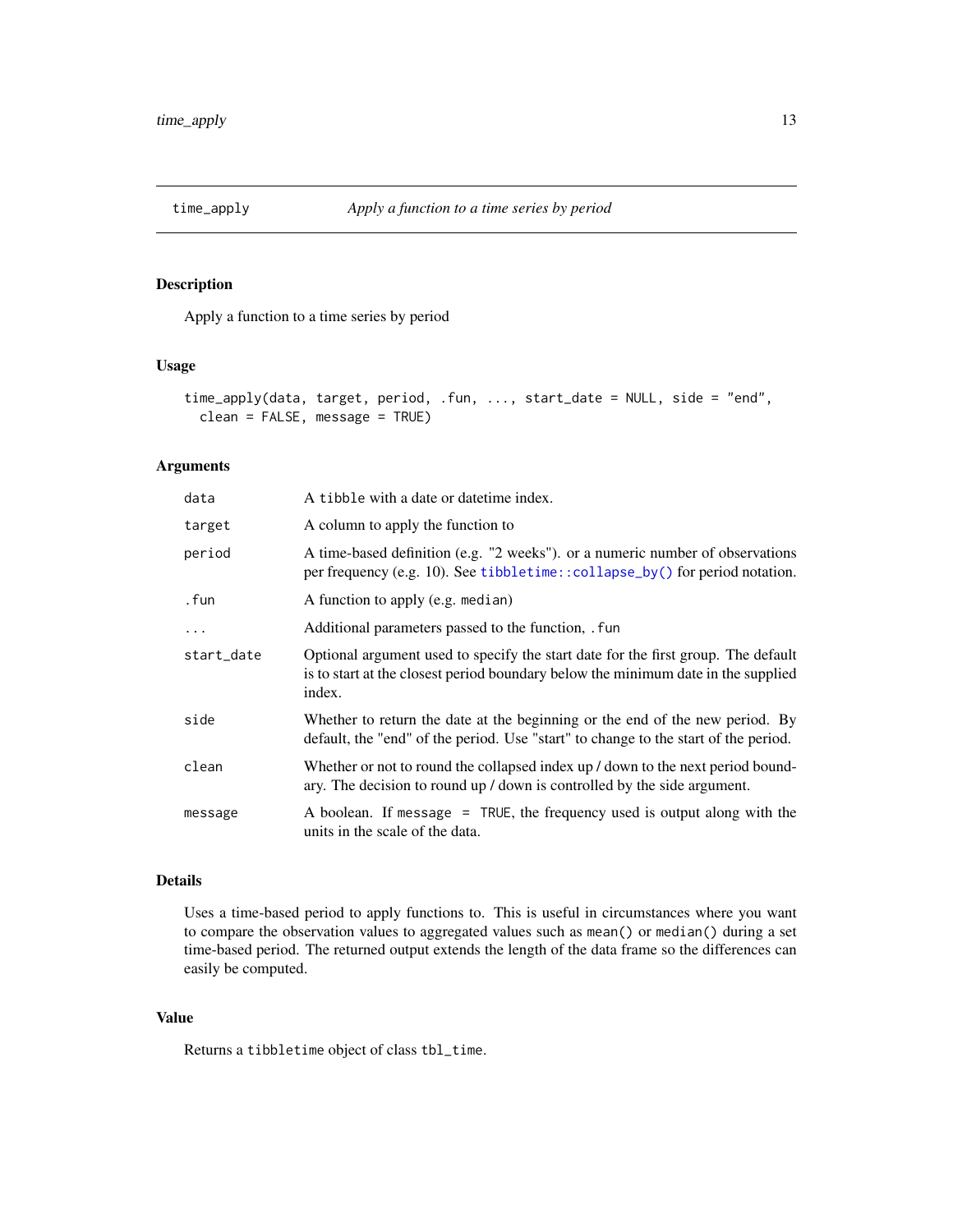# Examples

```
library(dplyr)
data(tidyverse_cran_downloads)
# Basic Usage
tidyverse_cran_downloads %>%
    time_apply(count, period = "1 week", .fun = mean, na.rm = TRUE)
```
<span id="page-13-1"></span>time\_decompose *Decompose a time series in preparation for anomaly detection*

## Description

Decompose a time series in preparation for anomaly detection

#### Usage

```
time_decompose(data, target, method = c("stl", "twitter"),
  frequency = "auto", trend = "auto", \ldots, merge = FALSE,
  message = TRUE)
```

| data      | A tibble or tbl_time object.                                                                                                                                                                                                                                                  |
|-----------|-------------------------------------------------------------------------------------------------------------------------------------------------------------------------------------------------------------------------------------------------------------------------------|
| target    | A column to apply the function to                                                                                                                                                                                                                                             |
| method    | The time series decomposition method. One of "stl" or "twitter". The<br>STL method uses seasonal decomposition (see $decompose_st1()$ ). The Twitter<br>method uses trend to remove the trend (see decompose_twitter()).                                                      |
| frequency | Controls the seasonal adjustment (removal of seasonality). Input can be either<br>"auto", a time-based definition (e.g. "2 weeks"), or a numeric number of obser-<br>vations per frequency (e.g. 10). Refer to $time_f$ requency ().                                          |
| trend     | Controls the trend component For stl, the trend controls the sensitivity of the<br>lowess smoother, which is used to remove the remainder. For twitter, the trend<br>controls the period width of the median, which are used to remove the trend and<br>center the remainder. |
|           | Additional parameters passed to the underlying method functions.                                                                                                                                                                                                              |
| merge     | A boolean. FALSE by default. If TRUE, will append results to the original data.                                                                                                                                                                                               |
| message   | A boolean. If TRUE, will output information related to tbl_time conversions,<br>frequencies, and trend / median spans (if applicable).                                                                                                                                        |

<span id="page-13-0"></span>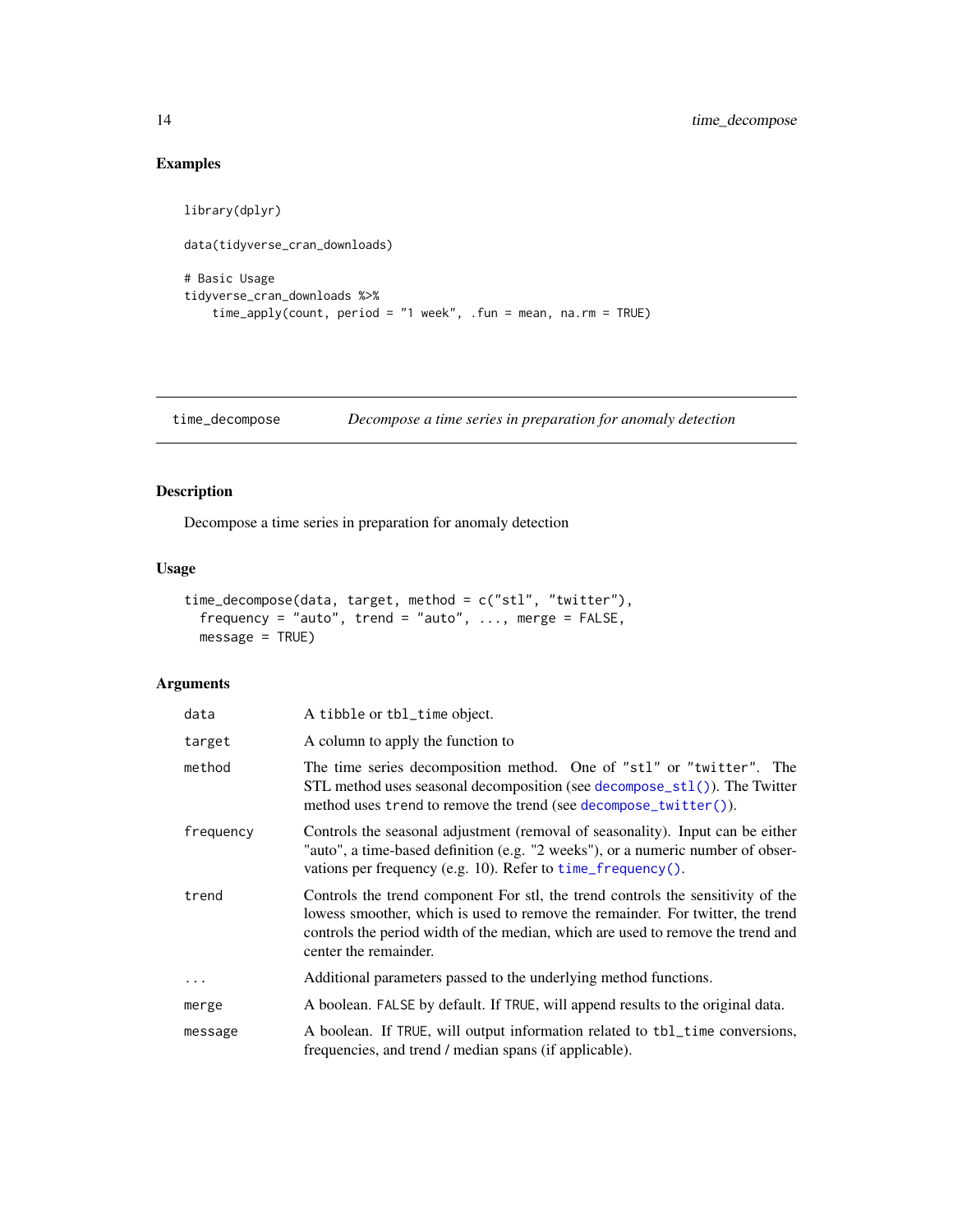<span id="page-14-0"></span>The time\_decompose() function generates a time series decomposition on tbl\_time objects. The function is "tidy" in the sense that it works on data frames. It is designed to work with time-based data, and as such must have a column that contains date or datetime information. The function also works with grouped data. The function implements several methods of time series decomposition, each with benefits.

#### STL:

The STL method (method  $=$  "stl") implements time series decomposition using the underlying [decompose\\_stl\(\)](#page-5-1) function. If you are familiar with  $stats::stl()$ , the function is a "tidy" version that is designed to work with tbl\_time objects. The decomposition separates the "season" and "trend" components from the "observed" values leaving the "remainder" for anomaly detection. The user can control two parameters: frequency and trend. The frequency parameter adjusts the "season" component that is removed from the "observed" values. The trend parameter adjusts the trend window  $(t \cdot w)$  indow parameter from  $stl()$  that is used. The user may supply both frequency and trend as time-based durations (e.g. "6 weeks") or numeric values (e.g. 180) or "auto", which predetermines the frequency and/or trend based on the scale of the time series.

#### Twitter:

The Twitter method (method = "twitter") implements time series decomposition using the methodology from the Twitter [AnomalyDetection](https://github.com/twitter/AnomalyDetection) package. The decomposition separates the "seasonal" component and then removes the median data, which is a different approach than the STL method for removing the trend. This approach works very well for low-growth + high seasonality data. STL may be a better approach when trend is a large factor. The user can control two parameters: frequency and trend. The frequency parameter adjusts the "season" component that is removed from the "observed" values. The trend parameter adjusts the period width of the median spans that are used. The user may supply both frequency and trend as time-based durations (e.g. "6 weeks") or numeric values (e.g. 180) or "auto", which predetermines the frequency and/or median spans based on the scale of the time series.

#### Value

Returns a tbl\_time object.

#### References

- 1. CLEVELAND, R. B., CLEVELAND, W. S., MCRAE, J. E., AND TERPENNING, I. STL: A Seasonal-Trend Decomposition Procedure Based on Loess. Journal of Official Statistics, Vol. 6, No. 1 (1990), pp. 3-73.
- 2. [Owen S. Vallis, Jordan Hochenbaum and Arun Kejariwal \(2014\).A Novel Technique for Long-](https://www.usenix.org/system/files/conference/hotcloud14/hotcloud14-vallis.pdf)[Term Anomaly Detection in the Cloud. Twitter Inc.](https://www.usenix.org/system/files/conference/hotcloud14/hotcloud14-vallis.pdf)
- 3. [Owen S. Vallis, Jordan Hochenbaum and Arun Kejariwal \(2014\). AnomalyDetection: Anomaly](https://github.com/twitter/AnomalyDetection) [Detection UsingSeasonal Hybrid Extreme Studentized Deviate Test. R package version 1.0.](https://github.com/twitter/AnomalyDetection)

#### See Also

Decomposition Methods (Powers time\_decompose)

• [decompose\\_stl\(\)](#page-5-1)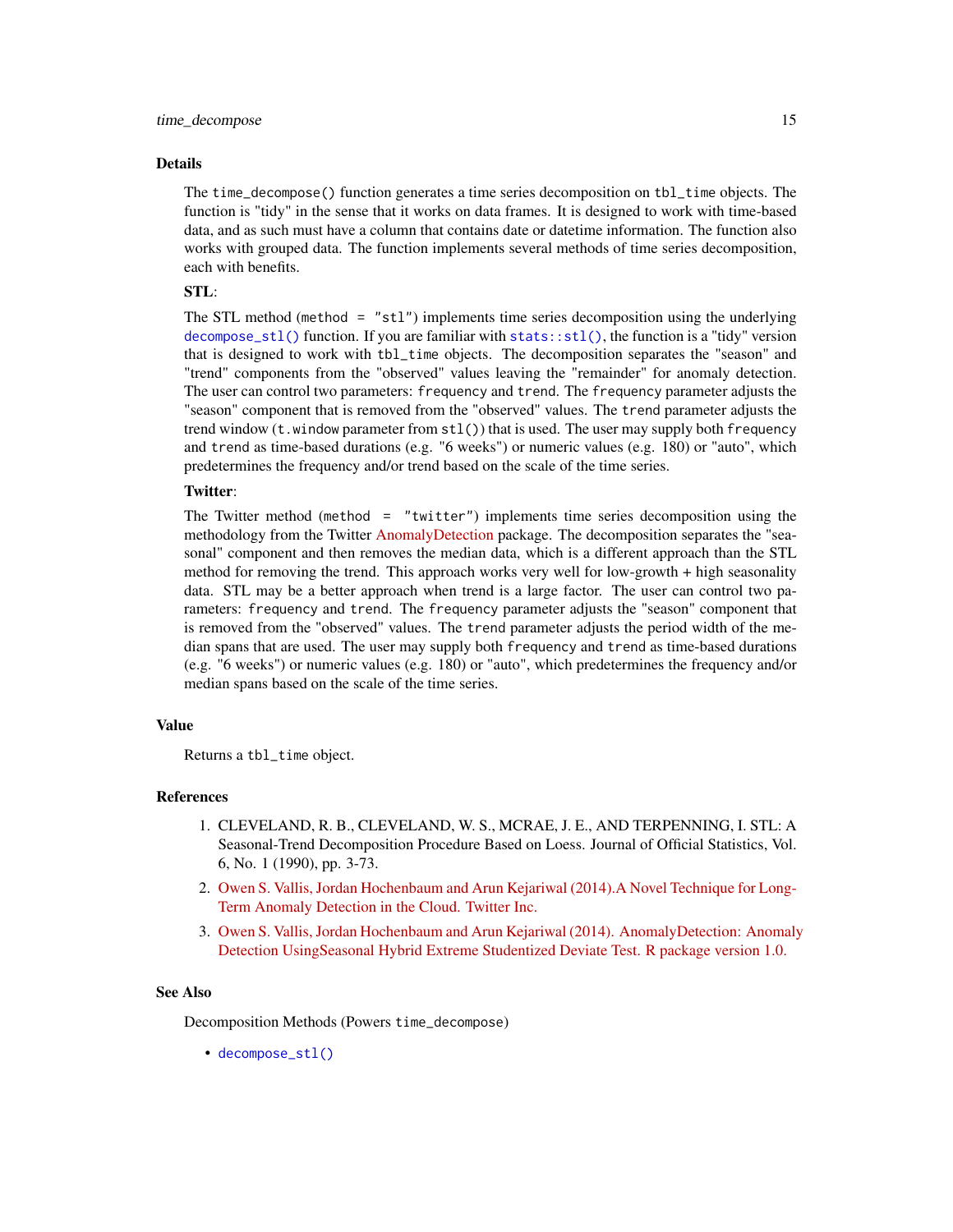• [decompose\\_twitter\(\)](#page-5-1)

Time Series Anomaly Detection Functions (anomaly detection workflow):

- [anomalize\(\)](#page-1-1)
- [time\\_recompose\(\)](#page-17-1)

# Examples

```
library(dplyr)
data(tidyverse_cran_downloads)
# Basic Usage
tidyverse_cran_downloads %>%
   time_decompose(count, method = "stl")
# twitter
tidyverse_cran_downloads %>%
   time_decompose(count,
                 \text{method} = "twitter",frequency = "1 week",
                 trend = "2 months",
                 merge = TRUE,
                 message = FALSE)
```
<span id="page-15-1"></span>

| time_frequency | Generate a time series frequency from a periodicity |  |
|----------------|-----------------------------------------------------|--|
|                |                                                     |  |

#### <span id="page-15-2"></span>Description

Generate a time series frequency from a periodicity

#### Usage

```
time_frequency(data, period = "auto", message = TRUE)
```

```
time_trend(data, period = "auto", message = TRUE)
```

| data    | A tibble with a date or date time index.                                                                                                                                       |
|---------|--------------------------------------------------------------------------------------------------------------------------------------------------------------------------------|
| period  | Either "auto", a time-based definition (e.g. "2 weeks"), or a numeric number<br>of observations per frequency (e.g. 10). See tibbletime::collapse_by() for<br>period notation. |
| message | A boolean. If message = TRUE, the frequency used is output along with the<br>units in the scale of the data.                                                                   |

<span id="page-15-0"></span>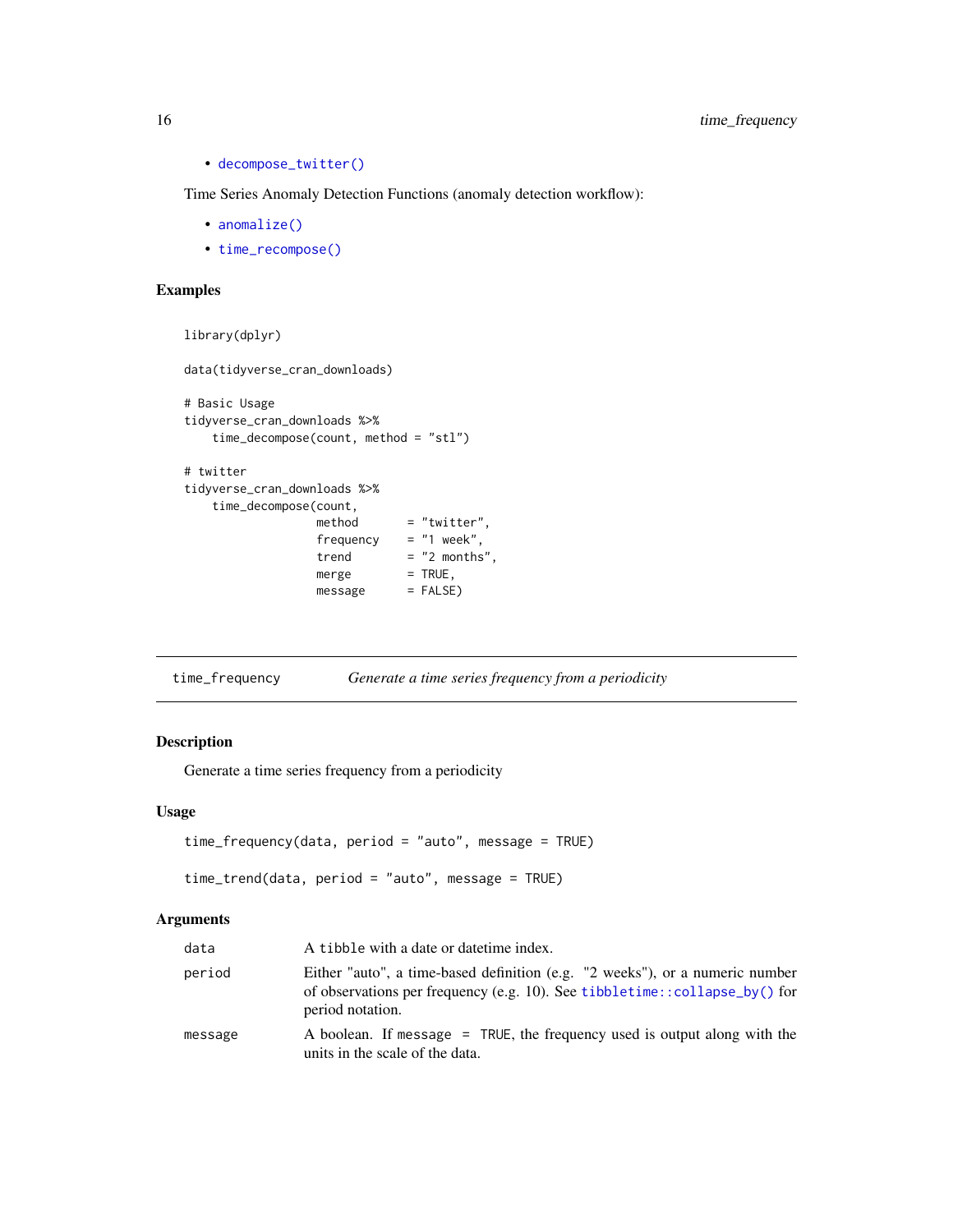A frequency is loosely defined as the number of observations that comprise a cycle in a data set. The trend is loosely defined as time span that can be aggregated across to visualize the central tendency of the data. It's often easiest to think of frequency and trend in terms of the time-based units that the data is already in. This is what time\_frequency() and time\_trend() enable: using time-based periods to define the frequency or trend.

#### Frequency:

As an example, a weekly cycle is often 5-days (for working days) or 7-days (for calendar days). Rather than specify a frequency of 5 or 7, the user can specify period =  $"1$  week", and time\_frequency()<sup>\*</sup> will detect the scale of the time series and return 5 or 7 based on the actual data.

The period argument has three basic options for returning a frequency. Options include:

- "auto": A target frequency is determined using a pre-defined template (see template below).
- time-based duration: (e.g. "1 week" or "2 quarters" per cycle)
- numeric number of observations: (e.g. 5 for 5 observations per cycle)

The template argument is only used when period = "auto". The template is a tibble of three features: time\_scale, frequency, and trend. The algorithm will inspect the scale of the time series and select the best frequency that matches the scale and number of observations per target frequency. A frequency is then chosen on be the best match. The predefined template is stored in a function time\_scale\_template(). However, the user can come up with his or her own template changing the values for frequency in the data frame and saving it to anomalize\_options\$time\_scale\_template.

#### Trend:

As an example, the trend of daily data is often best aggregated by evaluating the moving average over a quarter or a month span. Rather than specify the number of days in a quarter or month, the user can specify "1 quarter" or "1 month", and the time\_trend() function will return the correct number of observations per trend cycle. In addition, there is an option, period = "auto", to auto-detect an appropriate trend span depending on the data. The template is used to define the appropriate trend span.

#### Value

Returns a scalar numeric value indicating the number of observations in the frequency or trend span.

#### Examples

```
library(dplyr)
data(tidyverse_cran_downloads)
#### FREQUENCY DETECTION ####
# period = "auto"
tidyverse_cran_downloads %>%
   filter(package == "tidyquant") %>%
   ungroup() %>%
```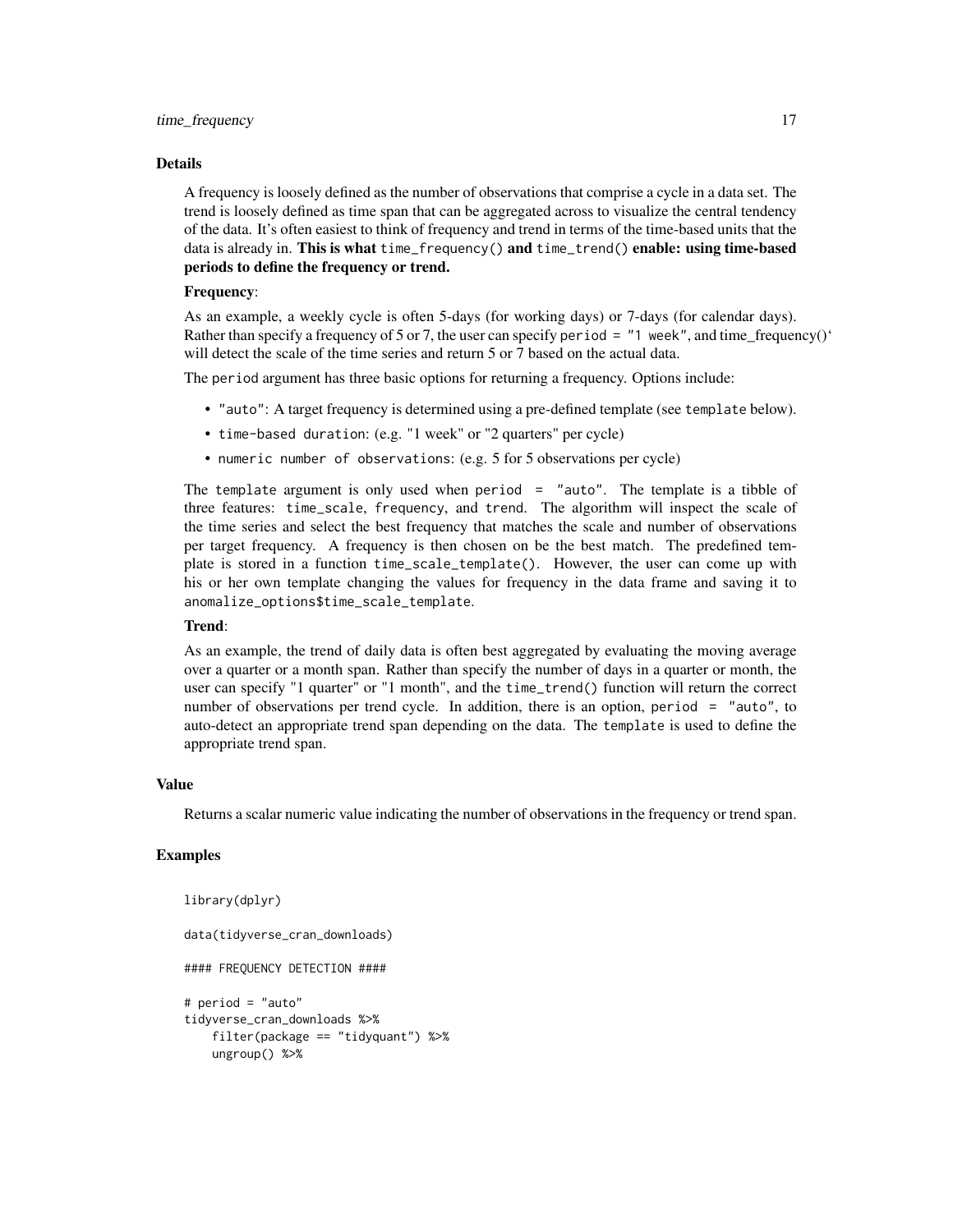```
time_frequency(period = "auto")
time_scale_template()
# period = "1 month"
tidyverse_cran_downloads %>%
   filter(package == "tidyquant") %>%
    ungroup() %>%
    time_frequency(period = "1 month")
#### TREND DETECTION ####
tidyverse_cran_downloads %>%
    filter(package == "tidyquant") %>%
   ungroup() %>%
    time_trend(period = "auto")
```
<span id="page-17-1"></span>time\_recompose *Recompose bands separating anomalies from "normal" observations*

#### Description

Recompose bands separating anomalies from "normal" observations

#### Usage

```
time_recompose(data)
```
#### Arguments

data A tibble or tbl\_time object that has been processed with time\_decompose() and anomalize().

# Details

The time\_recompose() function is used to generate bands around the "normal" levels of observed values. The function uses the remainder\_l1 and remainder\_l2 levels produced during the [anomalize\(\)](#page-1-1) step and the season and trend/median\_spans values from the [time\\_decompose\(\)](#page-13-1) step to reconstruct bands around the normal values.

The following key names are required: observed:remainder from the time\_decompose() step and remainder\_l1 and remainder\_l2 from the anomalize() step.

# Value

Returns a tbl\_time object.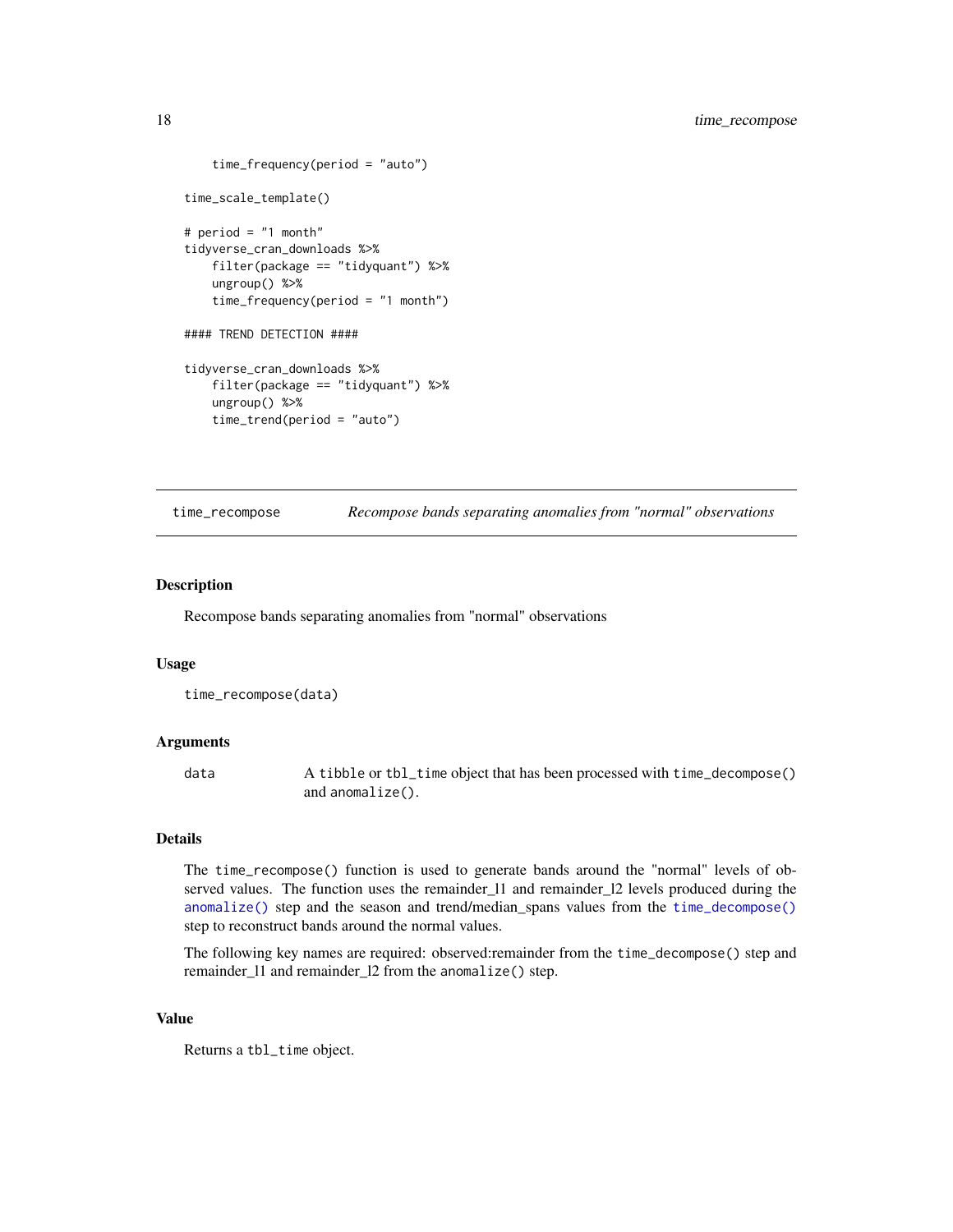<span id="page-18-0"></span>time\_recompose 19

# See Also

Time Series Anomaly Detection Functions (anomaly detection workflow):

- [time\\_decompose\(\)](#page-13-1)
- [anomalize\(\)](#page-1-1)

# Examples

```
library(dplyr)
```
data(tidyverse\_cran\_downloads)

```
# Basic Usage
tidyverse_cran_downloads %>%
   time_decompose(count, method = "stl") %>%
   anomalize(remainder, method = "iqr") %>%
   time_recompose()
```